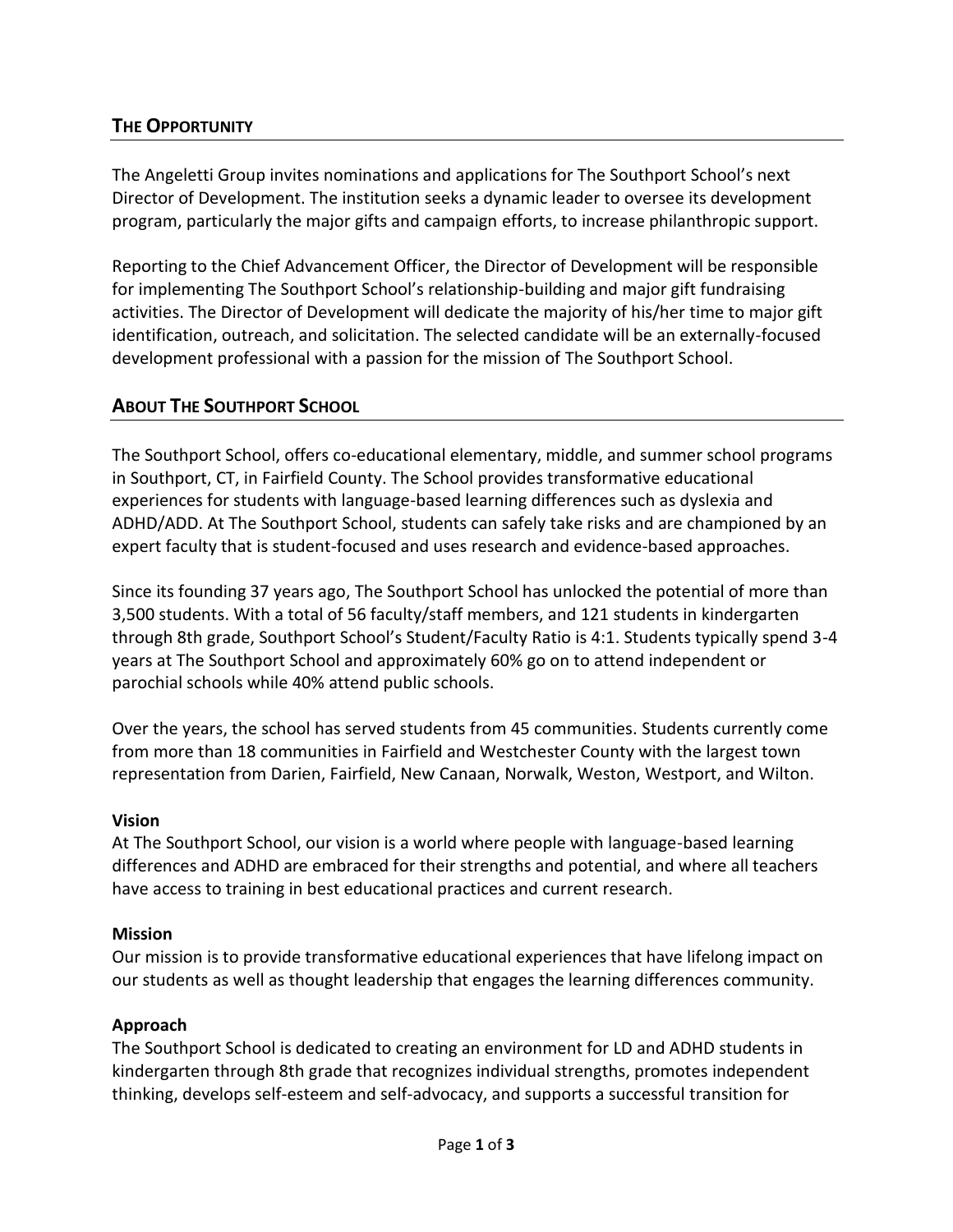continued academic achievement. Through our teacher training, professional development, and community outreach programs, we inform families, educators, and other professionals on how to implement those practices in the lives of people with language-based learning differences and ADHD.

# **THE DIRECTOR OF DEVELOPMENT**

The Director of Development will be a development professional of exceptional skill, impeccable ethics, and proven experience. The selected candidate must be an energetic professional with a track record of building donor relationships and closing gifts of \$25,000 and above.

In conjunction with the Chief Advancement Officer and Head of School, the Director of Development is responsible for creating and executing a major gifts development plan. An important component of the position will be to serve as an active community member who will personally cultivate and solicit a portfolio of major gift prospects as well as engage school leadership in ways to add the greatest value.

# **AREAS OF EMPHASIS FOR DIRECTOR OF DEVELOPMENT**

- With the Head of School and Board of Trustees, implement a metrics-driven, major gift program; establish measurable fundraising goals along with appropriate metrics. Track and report progress using specific metrics.
- Develop and manage the cultivation and solicitation of a personal portfolio of prospects including current and past parents, alumni, corporations, foundations, and community members.
- Utilize resources including the donor database, volunteers, faculty/staff, publications and the internet to identify potential major gift prospects.
- Coordinate prospect research on major and planned gift prospects and donors.
- Support the Head of School in his cultivation and solicitation efforts.
- Maintain frequent personal contact and communication with prospects, donors, board members and other key constituents to strengthen relationships.
- Advise on strategic communication activities that support relationships between the school and its external constituents, such as trustees, alumni, parents, donors, and friends.
- Oversee grantwriting process and reporting to funders.
- Oversee the maintenance of the database and ensure consistent database use across the development department.
- Oversee the gift acknowledgement process and ensure appropriate recognition of all donors.
- Attend meetings of the Board of Trustees, Development Committee, other volunteer leadership teams as needed.